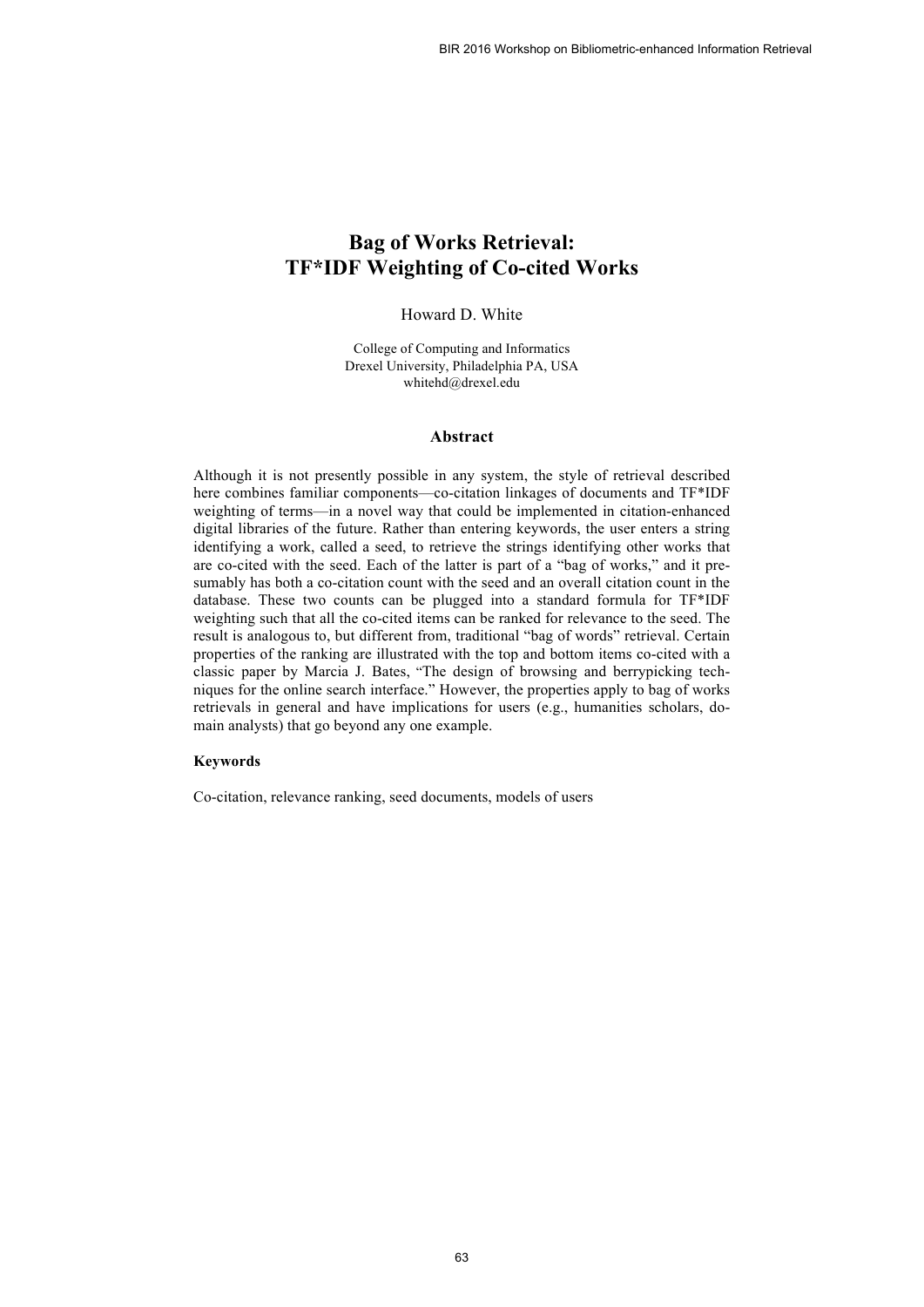# **Bag of Works Retrieval: TF\*IDF Weighting of Co-cited Works**

## Howard D. White

College of Computing and Informatics Drexel University, Philadelphia PA, USA

### **1 Introduction**

One way of expressing an interest or a question to an information retrieval system is to name a document that implies it. The implicit request is "Find-similar" or "Get me more like this" (Smucker 2008). The idea is not new: for decades, selective dissemination of information services have accepted customer profiles that contain not only subject terms (e.g., descriptors or natural-language keywords), but also names of documents already known to be of interest. The idea is usually to enter these names into citation indexes to retrieve the items that cite them, which users may also find relevant. Thus, instead of words indicating a desired subject matter, the queries are strings denoting works. The option of starting searches with works as seeds is featured in the major citation indexes, Web of Science (WoS), Scopus, and Google Scholar (GS).

In Cited Reference searches in the Web of Science, for example, strings that denote cited articles, books, and other publications can be both entered and retrieved. The following is typical:

#### WHITE HD 2004 APPL LINGUIST V25 P89

If strings like this are retrieved (now often followed by an analogous DOI string), they must of course be spelled out as full references. But for present purposes it is enough that such strings could function as seeds in WoS or similar databases (as could DOI's). Assume, then, that all such strings constitute a "bag of works." By contrast, in paradigmatic information retrieval (IR), the documents the strings represent are seen as a "bag of words"—that is, content-bearing words from titles, abstracts, or full texts on which algorithms operate to rank them by topical closeness to the query.

The present paper sketches a way of retrieving documents with a bag of works model as an alternative to the bag of words model. It involves seed documents, a cocitation relevance metric, and a standard version of TF\*IDF weighting (Manning and Schütze 1999: 544), in which logged term frequencies (TF) are multiplied by logged inverse document frequencies (IDF). In principle, bag of works retrieval could be implemented in any digital library that has the appropriate software and data. Some bibliographic databases list the items cited by a publication as part of that publication's record. The bag of works in such databases would be the total set of strings that identify cited works; like keywords, these strings are terms that index the citing documents. Thus, the proposal here could become a regular option.

*TF*: Term frequencies in this case are counts of documents co-cited with the seed document in later papers: the higher the counts, the greater the predicted relevance of the documents to the seed. This parallels the bag of words model, in which the more times a query term appears in a document, the more relevant to the query that docu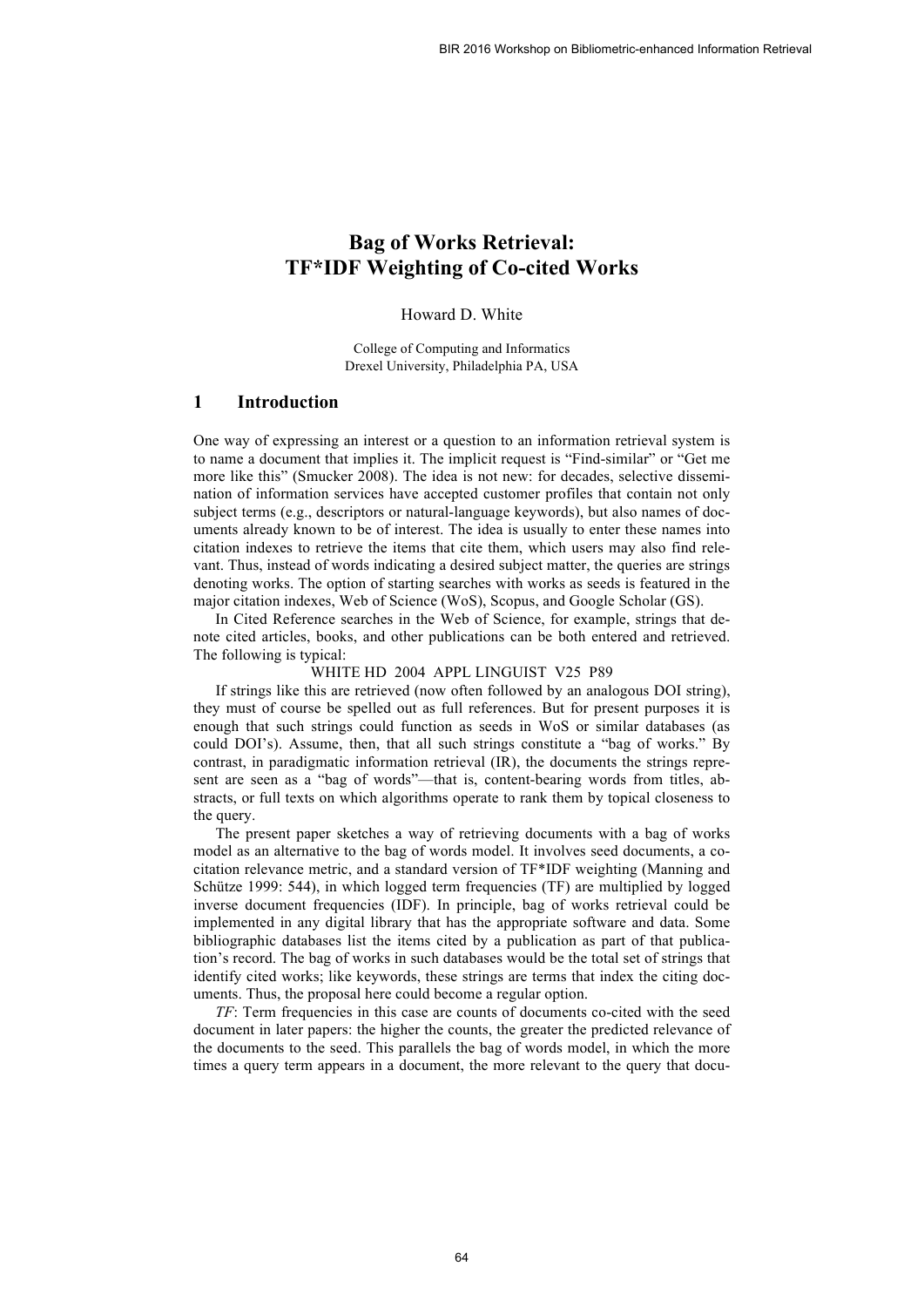ment is predicted to be. A seed like the string above can retrieve the other strings cocited with it, regardless of the natural language they contain or how indexers have described them.

*IDF*: In standard topical retrieval, the IDF factor weights non-stopped words in the database progressively lower as the number of documents containing them increases, because words used very frequently are relatively poor discriminators of subject matter. In bag of works retrieval, IDF functions in the same way but is interpreted differently. The raw DF scores are the total citation counts for documents in the database. The higher the DF count, the more well-known and widely used a document is, and the greater its breadth of implication and general applicability. IDF, which inverts the DF count, favors works that are *narrowly and specifically* related to the seed over widely used works that are more broadly and generally related.

*TF\*IDF*: The formula here uses base-10 logs, and *N* is estimated with a rounded count of records in the database. For any co-cited document string:

Relevance to the seed =  $(1 + \log TF) * (\log(N/DF))$ 

Weighted in this way, a bag of works retrieval differs in important respects from typical retrievals in IR. Its properties include:

- All retrieved items are relevant to the seed in varying degrees by empirical cocitation evidence. Such evidence from multiple co-citing authors is stronger than the usual gold standard for relevance judgments, the verdict of a single assessor. Thus, *any* item is of potential interest to a domain-literate user.
- Retrieved items may be topically similar to the seed, but need not be.
- Since seeds merely imply topical content, their semantic relations with retrieved items will be more various and less predictable than those obtained by algorithmic word-matching or query-expansion based on it. Yet when spelled out as full references, all retrievals have the following broadly predictable structure (White 2010, 2011):
- A substantial segment of top-ranked items will be easy to relate to the seed in global topic (or sometimes in authorship).
- The relevance of items to the seed in global topic will be progressively less easy to see over the whole retrieval, as evidenced by the decreasing coherence of content indicators such as terms from titles and abstracts.
- A substantial segment of bottom-ranked items (those with the lowest TF\*IDF weights) will be relatively difficult to relate to the seed's global topic at first glance because of their generality.

In citation databases, algorithms take a seed document as input and return the documents that cite it, a linkage known as direct citation. The documents in this retrieved set—call it Set A—are by default ranked high to low by their own citation counts (in GS) or by recency of publication (in WoS and Scopus). However, the direct-citation relationship does not allow the documents in Set A to be ranked by their relevance to the seed, because each simply lists the seed once among its references, and so its score with respect to the seed is always one. All citing documents thus appear equally relevant to it.

By contrast, the documents *co-cited* with the seed *can* be ranked for relevance to it, because their co-citation counts vary and can be treated as relevance scores. This requires the further step of retrieving the co-cited documents as Set B. Suppose the seed is the 1990 book edited by Christine Borgman, *Scholarly Communication and*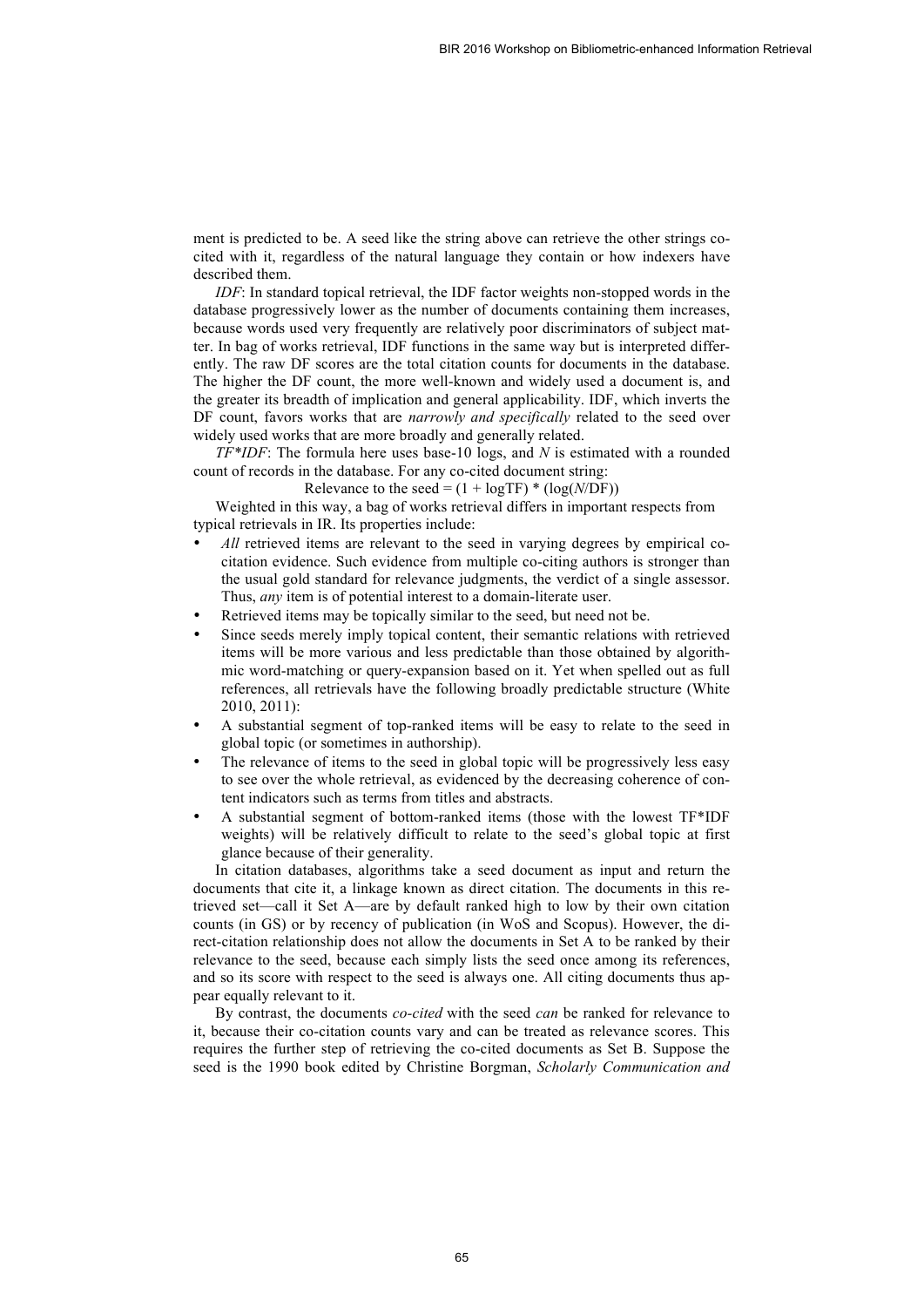*Bibliometrics*, and that it is cited in an article by Olle Persson in Set A. When the book is paired with each of the nine other items in Persson's references, each *pair* has a co-citation count of one. But over all the papers in Set A, many of these pairs would be co-cited more than once. For example, at this writing the M. M. Kessler paper that introduced bibliographic coupling in 1963 has a count of seven with Borgman's book, because seven documents in Set A have cited both it and the book in their references. It is these varying co-citation counts that are plugged into the TF factor of the TF\*IDF formula in bag of works retrieval. In this case, the formula would be used to rank the relevance of documents in Set B to *Scholarly Communication and Bibliometrics*.

Paradigmatic IR researchers have delved into co-citation retrieval rather seldom. Birger Larsen, who reviewed the matter in his dissertation (2004: 49-50), concluded: "Although relatively straightforward to carry out online as demonstrated, e.g., by Chapman and Subramanyam (1981) co-citation search...does not seem to have received much attention for retrieval. Instead co-citation has been used extensively for mapping the structure of research fields..." Since he wrote, there has not been a great deal of change. Insofar as cited references are used in IR, the tendency is to use the direct citation relationship in query expansion to augment topical retrievals. The cocitation relationship does make an appearance in proposed systems for recommending papers to cite (McNee et al. 2002, Strohman et al. 2006, Huang et al. 2012, Beel et al. 2015), since acts of co-citation leave traces like those exploited in better-known recommender systems, such as co-purchasing in Amazon or co-renting in Netflix.

With respect to operational systems, CiteSeer<sup>x</sup> automatically returns a small (and opaque) selection of the titles co-cited with a seed document, but it is the exception. In the Web of Science, Scopus, and Google Scholar, no co-citation retrievals of any kind are possible. For 20 years they could be carried out in the Thomson Reuters databases on DialogClassic, but that service has been defunct since 2013. Ironically, Thomson Reuters created what is now the Web of Science in the home of co-citation analysis (ISI, the Institute for Scientific Information), yet the Basic Search panel in WoS is designed mainly for retrievals by topic, author, journal, or characteristics of a single work. The secondary Cited Reference Search panel in WoS is designed to take authors or single works as input and find the items that have cited them. These capabilities are indispensable, of course, but valuable possibilities remain.

## **2 Example**

Carevic and Schaer (2014) used the iSearch test collection in physics to experiment with bag of works retrieval as presented in White (2010). In iSearch, documents come with both cited references and assessors' relevance ratings on a four-point scale. The authors were looking for overlaps between the documents pre-scored by assessors as relevant to a topic and the documents retrieved by TF\*IDF-weighted co-citation. This proved not feasible because the co-citation counts they found in iSearch were small. But in examples from two search topics, the top-ranked co-cited documents did cohere with seed documents in their title terms. The present paper further illustrates bag of works retrieval with more robust co-citation data gathered in 2013 from Thomson Reuters citation databases on DialogClassic. The intent is not to evaluate the method, but merely to present some aspects of TF\*IDF-weighted co-citation not covered in Carevic and Schaer (2014) or elsewhere in paradigmatic IR sources.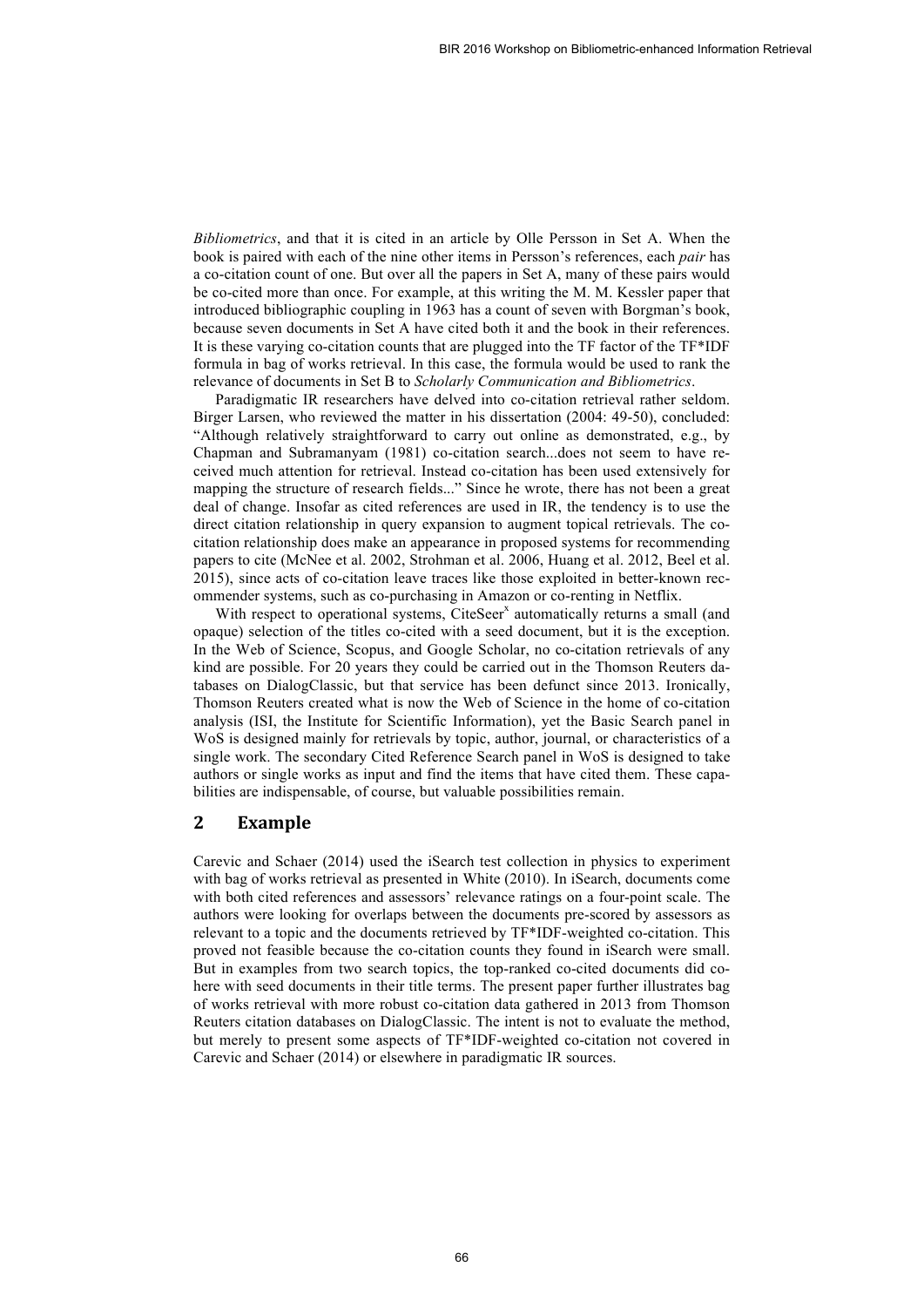Table 1 introduces the example. Copied with light editing from Dialog output, it shows four lines of raw data in which the seed document was "The design of browsing and berrypicking techniques for the on-line search interface," a well-known paper by Marcia J. Bates (1989). Commands not shown formed Set A—that is, the set of all documents directly citing the Bates paper in the online Social Sciences Citation Index (File 7). Then Dialog's RANK command was used (with the DETAIL option) to form Set B—that is, the cited references (CR's) co-cited with the seed by at least three documents (an arbitrary threshold) in Set A. Some 706 such references were retrieved. Under "Term" in Table 1 are truncated strings identifying these references, with Bates at top. Under "Items Ranked" is the *co-citation count* of each of the strings with the seed. Under "Items in File" is the overall *citation count* for each of the strings in the database. Again, in bag of works weighting, the co-citation counts become the TF factor, and the citation counts become the IDF factor. For seeds, the two counts are generally identical. The *N* in the IDF factor for the Social Sciences Citation Index in 2013 was estimated at three million records.

**Table 1.** Sample raw data from a citation file on DialogClassic

|   |                                     | DIALOG RANK Results (Detailed Display)    |                                |
|---|-------------------------------------|-------------------------------------------|--------------------------------|
|   |                                     | RANK: $S4/1-279$ Field: $CR =$ File(s): 7 |                                |
|   | RANK No. Items in File Items Ranked |                                           | Term                           |
|   |                                     |                                           |                                |
| 1 | 264                                 | 264                                       | BATES MJ, 1989, V13, -         |
| 2 | 203                                 | 61                                        | ELLIS D, 1989, V45, $- \ldots$ |
| 3 | 357                                 | 60                                        | KUHLTHAU CC, $1991, V$ -       |
| 4 | 274                                 | 53                                        | BELKIN NJ, 1982, V38-          |
|   |                                     |                                           |                                |

Bates (1989) is actually cited in 279 documents in Set A, but the most common version of the identifying string is cited in 264, and so that count is used here for simplicity. The others are minor variants cited at most a few times each. Fragmented ID strings that affect counts are a long-standing problem in citation databases.

Table 2 displays some specimen calculations for high-end and low-end Bates data. (Over the full dataset, these scores form a lognormal distribution, and the items shown take the extreme values in the positive and negative tails.) The documents are ranked

|                                                |                |      | Log  | Log  | $TF^*$ |
|------------------------------------------------|----------------|------|------|------|--------|
|                                                | TF             | DF   | ТF   | IDF  | IDF    |
| BATES MJ, 1989, V13, P407, ONLINE REV          | 264            | 264  | 3.42 | 4.06 | 13.9   |
| ELLIS D, 1989, V45, P171, J DOC                | 61             | 203  | 2.79 | 4.17 | 11.6   |
| BATES MJ, 1990, V26, P575, INFORM PROCESS MANA | 31             | 94   | 2.49 | 4.5  | 11.2   |
| BELKIN NJ, 1982, V38, P61, J DOC               | 53             | 274  | 2.72 | 4.04 | 11     |
| LINCOLN YS, 1985, NATURALISTIC INQUIRY         | $\overline{4}$ | 6023 | 1.6  | 2.7  | 4.3    |
| LAVE J. 1991, SITUATED LEARNING LE             |                | 4555 | 1.48 | 2.82 | 4.2    |
| KUHN TS, 1970, STRUCTURE SCI REVOLU            | 3              | 5680 | 1.48 | 2.72 | 4.0    |

**Table 2.** Top 3 and bottom 3 works co-cited with Bates (1989)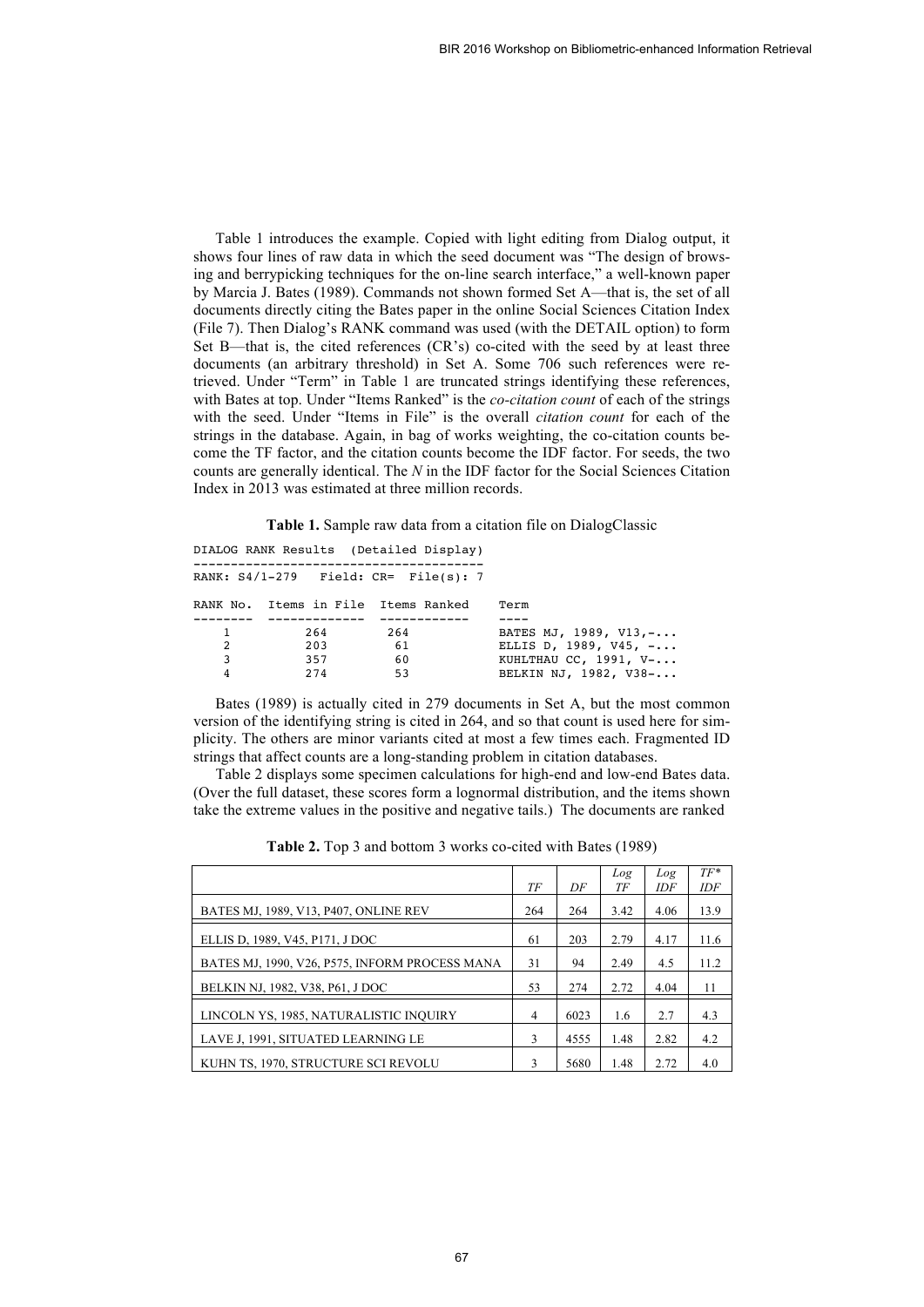by TF\*IDF score. Here, the top TF\*IDF weights do not much alter the ranking produced by the raw TF counts, but large changes in rank can occur (see White 2010).

In bag of works retrieval, relevance varies directly with the TF factor and inversely with the IDF factor. TF\*IDF weighting thus elevates works whose co-citation counts (TF) with the seed are high relative to their overall citation counts (DF). The cognitive effect is that high-ranked works in the distribution tend to be easy to relate to the seed because their verbal associations are highly specific to it. This can be seen at even the most superficial level, as in Table 3, where strings representing the top 12 items are spelled out as titles. (Books are in italicized title case.) The 12 works are all rather old, but they deal with principles of design that are relatively timeless, and, taken together, they cohere nicely for someone interested in what Bates's paper connotes. A researcher familiar with this area could readily discern a common theme something like "psychological and behavioral factors in designing user-oriented interfaces for online document retrieval." The titles express the theme with considerable variety, but that is a recurrent feature of co-citation retrieval, which captures citers' implicit understanding of connections in ways that keyword matching and expansion do not. Co-citation ties also cause thematically salient authors to recur. For example, Table 3 has two more papers by Bates and three by Nicholas J. Belkin.

| TF*IDF | Sole or First Author, Date, and Title of Co-cited Work              |  |  |
|--------|---------------------------------------------------------------------|--|--|
| 13.88  | BATES MJ, 1989, The design of browsing and berrypicking tech-       |  |  |
|        | niques for the on-line search interface [seed]                      |  |  |
| 11.61  | ELLIS D, 1989, A behavioural approach to information retrieval de-  |  |  |
|        | sign                                                                |  |  |
| 11.22  | BATES MJ, 1990, Where should the person stop and the information    |  |  |
|        | search interface start?                                             |  |  |
| 11     | BELKIN NJ, 1982, ASK for information retrieval. Part 1.             |  |  |
| 10.9   | KUHLTHAU CC, 1991, Inside the search process: Information seek-     |  |  |
|        | ing from the user's perspective                                     |  |  |
| 10.88  | BELKIN NJ, 1995, Cases, scripts and information seeking strategies: |  |  |
|        | Design of interactive information retrieval systems                 |  |  |
| 10.84  | MARCHIONINI G, 1995, Information Seeking in Electronic Environ-     |  |  |
|        | ments                                                               |  |  |
| 10.75  | BELKIN NJ, 1993, BRAQUE: Design of an interface to support user     |  |  |
|        | interaction in information retrieval                                |  |  |
| 10.68  | COVE JF, 1988, Online text retrieval via browsing                   |  |  |
| 10.66  | BATES MJ, 1979, Information search tactics                          |  |  |
| 10.57  | INGWERSEN P, 1992, Information Retrieval Interaction                |  |  |
| 10.54  | BELKIN NJ, 1980, Anomalous states of knowledge as a basis for in-   |  |  |
|        | formation retrieval                                                 |  |  |
| 10.47  | TAYLOR RS, 1968, Question negotiation and information seeking in    |  |  |
|        | libraries                                                           |  |  |

| Table 3. Top 12 titles co-cited with Bates (1989) |
|---------------------------------------------------|
|---------------------------------------------------|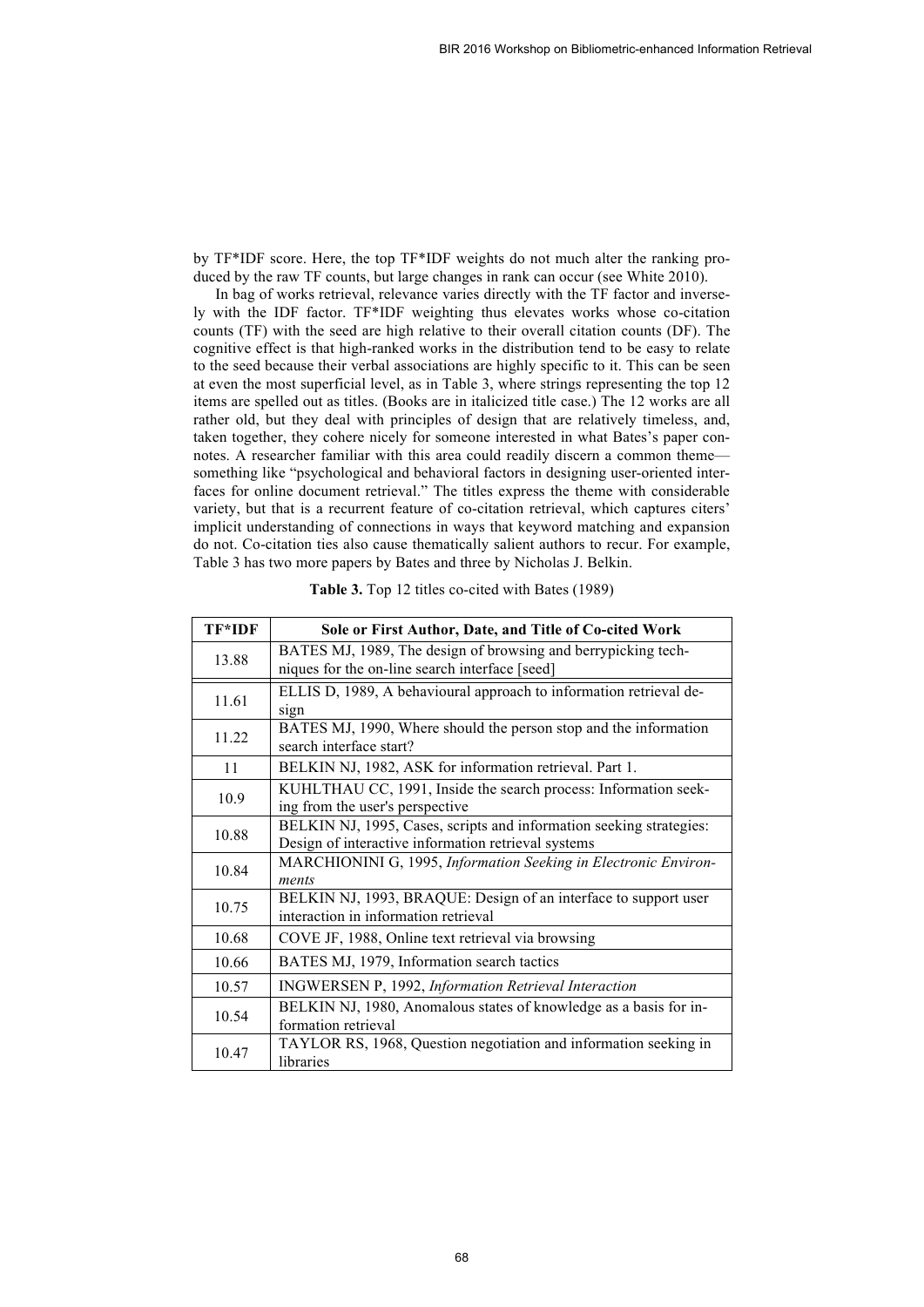At the same time, the TF\*IDF weighting lowers the ranks of works whose overall citation counts (DF) are high relative to their co-citation (TF) counts with the seed. These latter works tend to be harder to relate to the seed because their associations with it are much less specific. The promotion of specific terms and demotion of nonspecific terms is exactly what Karen Sparck Jones (1972) intended the IDF factor to do when she invented it—she called it "statistical specificity"—except that she and virtually everyone since have used IDF weighting on *words* rather than *works*. Yet on word-blind strings denoting works IDF performs no less well.

| <b>TF*IDF</b> | Sole or First Author, Date, and Title of Co-cited Work                                  |
|---------------|-----------------------------------------------------------------------------------------|
| 4.9           | DAVIS FD, 1989, Perceived usefulness, perceived ease of use, and                        |
|               | user acceptance of information technology                                               |
| 4.87          | GLASER BG, 1967, The Discovery of Grounded Theory                                       |
| 4.87          | SIMON HA, 1955, A behavioral model of rational choice                                   |
| 4.85          | PUTNAM RD, 1995, Bowling Alone: America's Declining Social Cap-<br>ital                 |
| 4.8           | STRAUSS A, 1998, Basics of Qualitative Research                                         |
| 4.74          | GRANOVETTER MS, 1973, The strength of weak ties                                         |
| 4.73          | GIDDENS A, 1984, The Constitution of Society: Outline of the Theory<br>of Structuration |
| 4.67          | GARFINKEL H, 1967, Studies in Ethnomethodology                                          |
| 4.62          | PATTON MQ, 1990, Qualitative Evaluation and Research Methods                            |
| 4.32          | LINCOLN YS, 1985, Naturalistic Inquiry                                                  |
| 4.16          | LAVE J, 1991, Situated Learning: Legitimate Peripheral Participation                    |
| 4.02          | KUHN TS, 1970, The Structure of Scientific Revolutions                                  |

**Table 4.** Bottom 12 titles co-cited with Bates (1989)

Table 4 has the tail end of the 706 items in the Bates distribution. They tend to be famous theoretical or methodological items, mostly books, that are relevant to many research specialties. It is here that bag of works retrieval most clearly departs from what is customary in IR. It is hard to imagine typical assessors of relevance in TRECstyle IR experiments marking any of the works in Table 4 as relevant to the Bates "berrypicking" paper (assuming they were presented). Yet each has been co-cited with it at least three times.

Granted, they may be related to the seed only very distantly in their local contexts of citation. One predictor is how widely they are separated from it in body text. (The effects of such "citation windows" have been examined by several researchers; see, e.g., Eto 2013). But they do co-occur with it in the global context set by the citing paper and thus bear consideration. If nothing else, they show connections that might never occur to someone who retrieved only works that are closely and obviously related to the seed. On that ground, a researcher or teacher examining the intellectual world of Bates's paper might find them valuable—perhaps even more so than closely similar works. Authors of seed papers are themselves candidates for such information.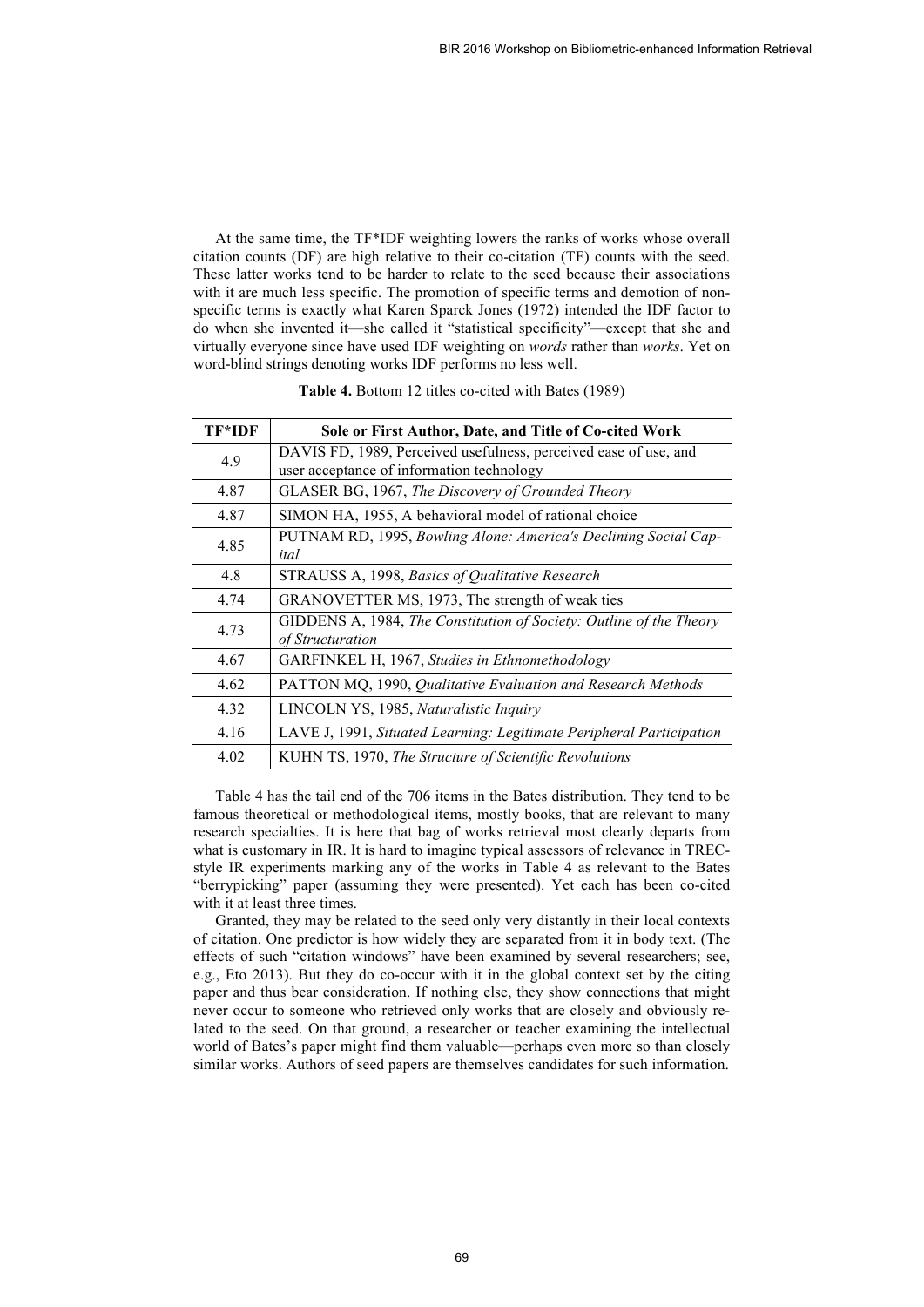To illustrate, Marcia Bates read an earlier draft of the present paper. Extracts from her comments (personal communication, February 2016) include: "I think someone studying the intellectual development of a field could use your approach to great effect. I find the end-of-the-list co-cited papers to be a really intriguing set. First, it says something about what kind of research/philosophical point of view co-exists with my writing. Also, though there is some overlap in the thinking among the writers, they represent some significant differences in philosophy that make them possibly distinct theory streams." She goes on to speculate why various end-of-the-list works appear, concluding that it is "not accidental that most of the last items are methodological."

TF and IDF weights have been applied to ranked co-citation data before in White (2007a,b, 2009, 2010, 2014). These papers provide a number of detailed examples and extensive theoretical background. In White (2014) two historians comment like Bates on items retrieved by seeds they themselves supplied. They found the retrievals to be readily intelligible and could see a place for them in humanities scholarship.

## **3 Discussion**

It seems an unwritten rule in IR that knowledge of works should not be presumed. The default assumption is that users will represent their interests through topical terms because that is what they routinely submit. Using a *document* as one's search term requires domain knowledge of the sort possessed only by certain text-oriented scientists and scholars. It moreover requires familiarity with the conventions of citation databases, which even learned researchers may lack. When Larsen (2004) built an experimental retrieval system that included direct citation linkages, he explicitly designed it so that users would not *need* a document to initiate retrieval; instead, seed documents were generated automatically from an initial subject search.

Note, then, that topical terms can function just like works in retrieving co-cited items. For example, one or more topical terms can retrieve Set A as full records from WoS; from those, software external to WoS can extract Set B. That is how data for maps of co-cited works or authors are now generated. Yet it may still be the case that:

- The user can represent an interest through at least one seed document in addition to topical terms. Many thousands of people possess enough domain expertise to do this and thus might find uses for bag of works retrievals.
- The user can represent an interest *only* through one or more seed documents. Suppose, for instance, one wants to explore Bates's "berrypicking" idea at length; how can her metaphor be transferred to non-metaphorical contexts? With bag of works retrieval, the question answers itself, as the titles in Table 3 show.
- The user's interest is the seed document itself. Here, the user is not conducting a conventional literature search but seeking information on *the seed document's use by citers over time*. This possibility differs strikingly from the model of users in paradigmatic IR and, once again, bag of works retrieval is pertinent.

Paradigmatic IR systems are designed for users who know "needs" rather than documents, and whose needs are met mainly by documents hitherto unknown. This design accommodates both non-specialists and scientists who read primarily to have their questions answered and not because of an interest in documents as texts *per se*. As Bates (1996) points out, the typical scientist wants to keep up with relevant re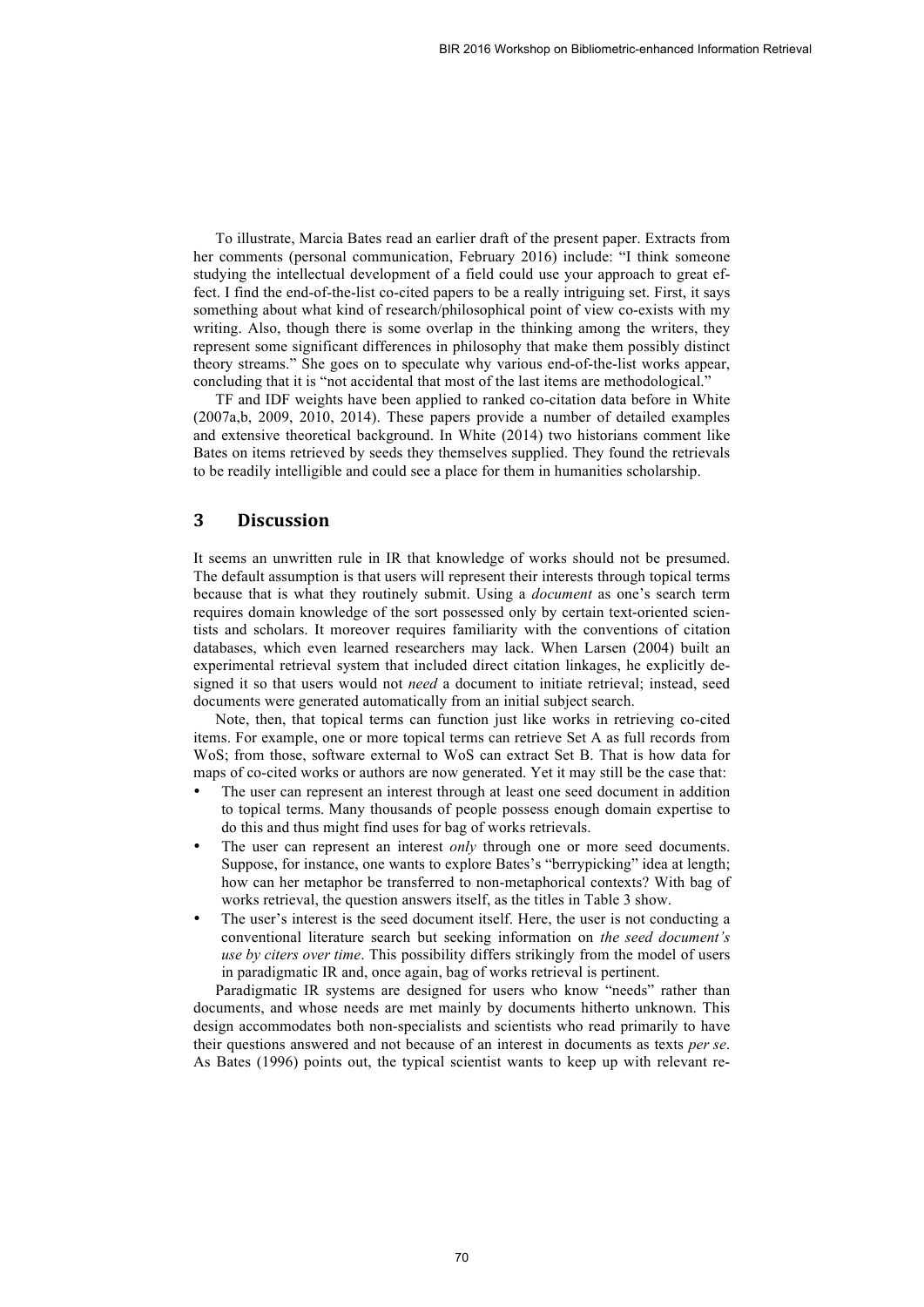search findings but frequently does so through an interpersonal network well before they are published; the actual literature is regarded as archival, and many contributions to it may go unread. In marked contrast, the typical humanities scholar's research is centered on texts as ends in themselves, to be mastered in all their unique particulars. Bates's empirical data show that humanists already know the literature in their specialties so well that they are surprised if a literature search turns up even a few new items. However, bag of works retrievals for such persons could reveal something new: how citers have received and contextualized known works.

Take, for example, Virginia Woolf's *Mrs. Dalloway* as a seed in Arts and Humanities Citation Index. One might expect that the items top-ranked with it would be studies of Woolf and of that novel. Not so; down much of the distribution, the majority of items are writings by Woolf herself. (The same is true of another Woolf novel, *Orlando*.) The items pushed to lower ranks by the IDF factor include such "costudied" works as *Ulysses, The Sound and the Fury,* and *The Waste Land*. Obviously the relevance of these works to the seed is not topical, but part of the history of scholarship on it. Bag of works retrieval thus in a small way supports intellectual history.

In this regard, bag of works retrieval bears on citation-based domain analysis. Domain analysts can often name one or more documents that initiated a particular line of research. Given well-chosen "foundational" seeds, Set A and Set B are both significant portrayals of a domain. Set A may contain one or more of the domain's research fronts—clusters of relatively recent documents that define emerging research areas. Set B, which includes the seed, is the domain's intellectual base—older documents that have proved widely useful within a particular paradigm. So bag of works retrieval can in some cases also be understood as *intellectual base* retrieval. Because every document in Set B is ranked for relevance to the seed, thresholds can be set for extracting the most important documents in the base, as evidenced by their citedness.

#### **References**

- 1. Bates, M.J. The design of browsing and berrypicking techniques for the online search interface. Online Review, 13, 5, 407-424 (1989).
- 2. Bates, M.J. Document familiarity, relevance, and Bradford's Law: The Getty Online Searching Project Report No. 5. Information Processing & Management 32, 6, 697-707 (1996).
- 3. Beel, J., et al. Research paper recommender systems: A literature survey. International Journal on Digital Libraries, pp. 1-34 (published online 2015).
- 4. Carevic, Z., Schaer, P. On the connection between citation-based and topical relevance ranking: Results of a pretest using iSearch. Proceedings of the First Workshop on Bibliometric-enhanced Information Retrieval, pp. 37-44 (2014).
- 5. Chapman, J., Subramanyam, K. Cocitation search strategy. National Online Meeting: Proceedings, pp. 97-102. Medford, NJ: Learned Information (1981).
- 6. Eto, M. Evaluations of context-based co-citation searching. Scientometrics 94, 2, 651-673 (2013).
- 7. Huang, W., et al. Recommending citations: Translating papers into references. Proceedings of the 21st International Conference on Information and Knowledge Management, pp. 1910-1914 (2012).